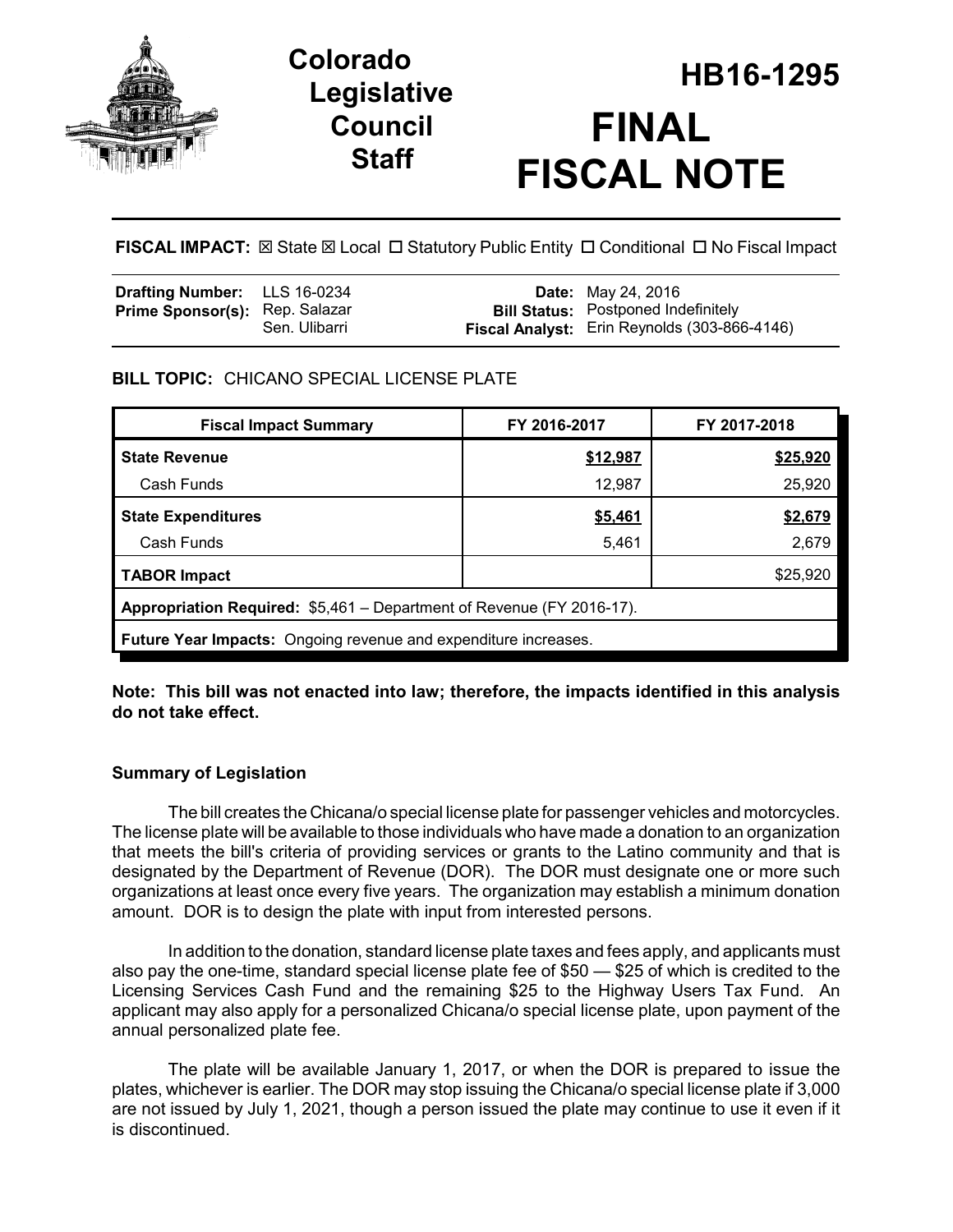May 24, 2016

### Page 2 **HB16-1295**

#### **Assumptions**

The DOR currently issues three cultural group special license plates:

- American Indian Scholars (1,839 issued since January 1, 2002);
- Italian American Heritage (3,575 issued since July 1, 2008); and
- Pioneer (36,747 issued since January 1, 1998).

The fiscal note assumes that the Chicana/o special license plate issuance will be similar to the Italian American Heritage plate, so it is expected that 450 Chicana/o special license plates will be purchased per year.

Motorcycles account for 1 percent of group special license plates overall. It is therefore expected that 1 percent of Chicana/o license plates, or 5 per year, will be issued to motorcycles.

Finally, it is assumed the bill will become effective January 1, 2017, so FY 2016-17 numbers are prorated assuming plates will be issued for a half-year.

#### **State Revenue**

This bill is anticipated to increase state cash fund revenue by *\$12,987 in FY 2016-17 and \$25,920 in FY 2017-18* to the License Plate Cash Fund (LCSF), the Licensing Services Cash Fund (LSCF), and the Highway Users Tax Fund. State revenue is detailed in Table 1 below.

| Table 1. State Revenue Generated Under HB16-1295 |        |                                |               |                                |               |  |
|--------------------------------------------------|--------|--------------------------------|---------------|--------------------------------|---------------|--|
| <b>Revenue Components</b>                        | Cost   | <b>Number</b><br><b>Issued</b> | FY<br>2016-17 | <b>Number</b><br><b>Issued</b> | FY<br>2017-18 |  |
| Passenger Vehicle Plate Sets (LPCF)              | \$5.92 | 225                            | \$1,332       | 450                            | \$2,664       |  |
| Motorcycle Single Plates (LPCF)                  | 3.01   | 3                              | 9             | 5                              | 15            |  |
| Temporary Permits (LPCF)                         | 1.08   | 228                            | 246           | 455                            | 491           |  |
| Special License Plate Fee (LSCF)                 | 25.00  | 228                            | 5,700         | 455                            | 11,375        |  |
| Special License Plate Fee (HUTF)                 | 25.00  | 228                            | 5,700         | 455                            | 11,375        |  |
| <b>TOTALS</b>                                    |        |                                | \$12,987      |                                | \$25,920      |  |

The State Highway Fund in the Colorado Department of Transportation receives 65 percent of the HUTF revenues generated through license plate fees, as discussed in the State Expenditures section below; the remainder is divided between counties and municipalities, as discussed in the Local Government section below.

#### **TABOR Impact**

This bill increases state cash fund revenue from fees, which will increase the amount of money required to be refunded under TABOR. TABOR refunds are paid out of the General Fund. Since the bill increases the TABOR refund obligation without a corresponding change in General Fund revenue, the amount of money available in the General Fund for the budget will decrease by an identical amount. No TABOR refund is expected in FY 2016-17.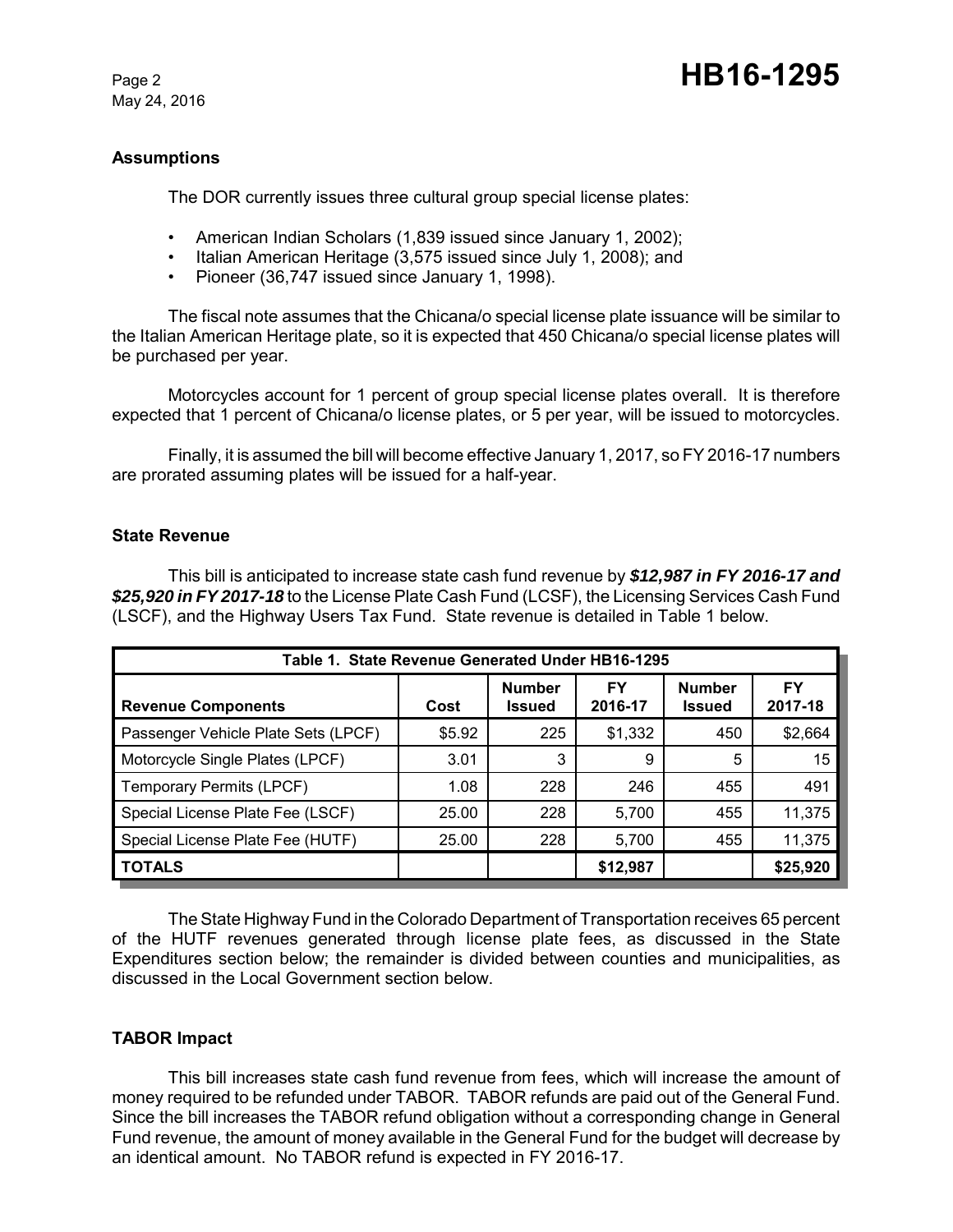May 24, 2016

#### **State Expenditures**

State cash fund expenditures are expected to increase by *\$5,461 in FY 2016-17 and by \$2,679 in FY 2017-18*. State expenditures are detailed in Table 2 and discussed below.

| Table 2. State Expenditures Under HB16-1295 |        |                                |               |                                |               |  |  |  |
|---------------------------------------------|--------|--------------------------------|---------------|--------------------------------|---------------|--|--|--|
| <b>Cost Components</b>                      | Cost   | <b>Number</b><br><b>Issued</b> | FY<br>2016-17 | <b>Number</b><br><b>Issued</b> | FY<br>2017-18 |  |  |  |
| Passenger Vehicle Plate and Tab             | \$5.92 | 225                            | \$1,332       | 450                            | \$2,664       |  |  |  |
| Motorcycle Plate and Tab                    | 3.01   | 3                              | 9             | 5                              | 15            |  |  |  |
| <b>Computer Programming</b>                 |        |                                | \$4,120       |                                |               |  |  |  |
| <b>TOTAL</b>                                |        |                                | \$5,461       |                                | \$2,679       |  |  |  |

*Materials.* The Chicana/o special license plate will be issued via the Print on Demand program with Colorado Correctional Industries in the Department of Corrections. The DOR will require spending authority for the Chicana/o special license plates, estimated at \$1,341 in FY 2016-17 and \$2,679 in FY 2017-18.

*Computer Programming.* In FY 2016-17, one-time programming costs of \$4,120 are required to update the Colorado State Titling and Registration System (CSTARS) in the DOR. Programming costs are calculated at 40 hours at a rate of \$103 per hour, and paid to the Office of Information Technology (OIT).

*Application and selection process, forms, and training.* To meet the requirement that at least one organization providing services to the Latino community is selected at least every five years, the DOR will need to establish an application and selection process. The DOR will also be required to update forms, manuals, and its website to reflect the change in law, as well as to provide training to authorized agents, staff, and law enforcement. Any workload increase or costs associated with these activities can be accomplished within existing appropriations.

*Highway Users Tax Fund.* The bill will increase HUTF revenue to the continuously appropriated State Highway Fund in CDOT by an estimated \$3,705 in FY 2016-17, and \$7,394 in FY 2017-18.

#### **Local Government Impact**

HUTF revenue generated by license plate fees is distributed to counties (26 percent) and cities (9 percent) for transportation needs. This bill is expected to increase county revenue by \$1,482 in FY 2016-17, and \$2,958 in FY 2017-18, and municipal revenue by \$513 in FY 2016-17, and by 1,024 in FY 2017-18.

#### **Effective Date**

The bill was postponed indefinitely by the Senate Finance Committee on May 3, 2016.